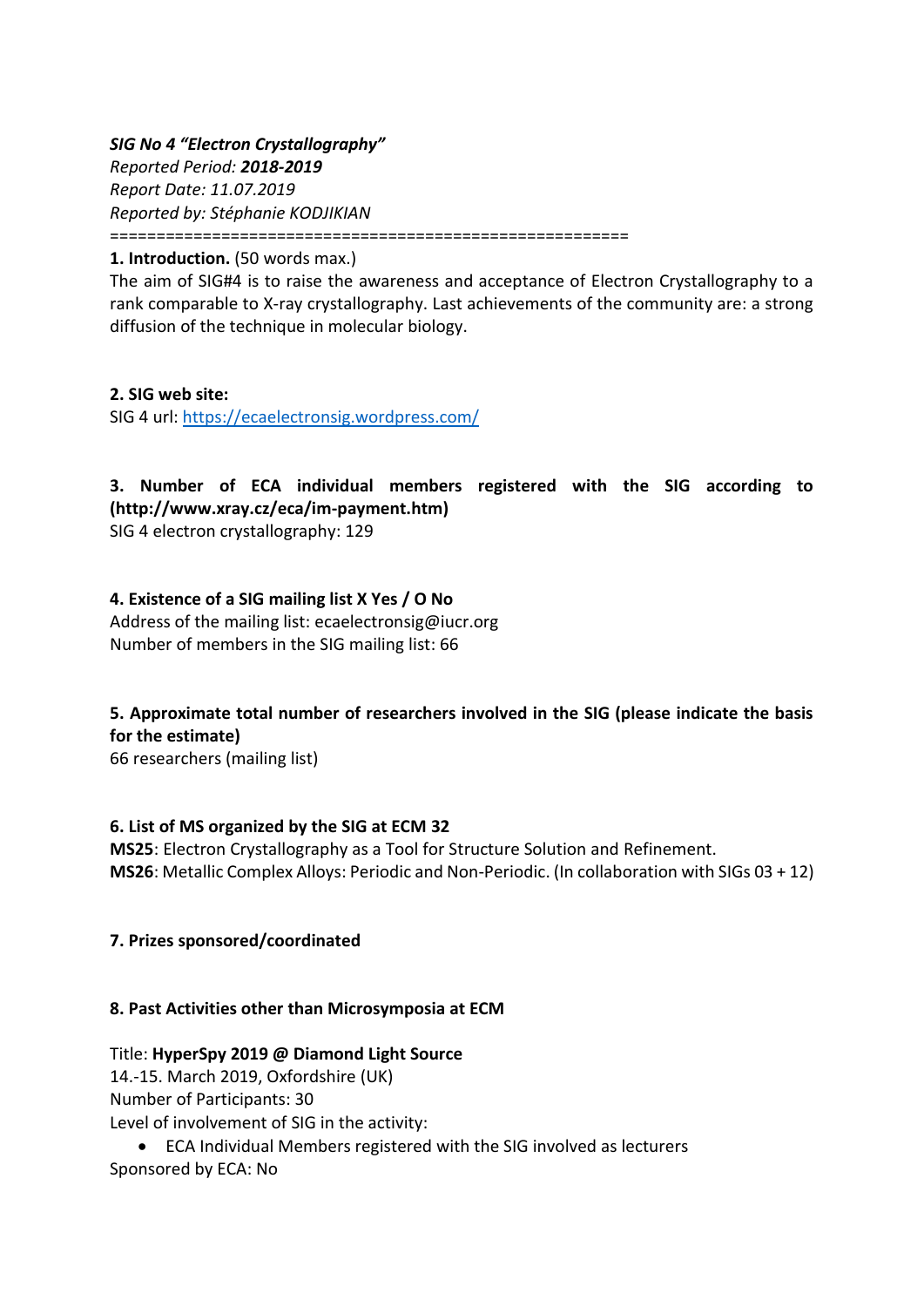Short Description: Workshop for users of the electron physical science imaging center at Diamond light source who are interested in using HyperSpy for their data analysis. Including section on analysing scanning electron diffraction data using the pyxem Python library.

### Title: **Workshop on advanced electron microscopy**

15.-16. May 2019, Trondheim (Norway)

Number of Participants: 24

Level of involvement of SIG in the activity:

ECA Individual Members registered with the SIG involved as lecturers

Sponsored by ECA: No

Short Description: The workshop focused on electron diffraction in TEM and SEM – the possibilities given by better cameras, handling larger data sets, and complex post processing that bring electron diffraction into a new era. In this two days' workshop invited experts and skilled educators in this field will address the essentials and the latest developments through lectures, computer exercises and hands-on practical sessions using the NORTEM infrastructure in Trondheim. Lectures covered different qualitative and quantitative methods in electron diffraction.

<https://www.ntnu.edu/web/temgemini/diffraction2019>

# Title: **Workshop on Electrochemistry in Liquid TEM and On orientation/Phase mapping in Liquid**

27.-29. May 2019, Amiens (France)

Number of Participants: 32

Level of involvement of SIG in the activity:

- ECA Individual Members registered with the SIG involved in the organizing committee
- ECA Individual Members registered with the SIG involved as lecturers
- Sponsored by ECA: No

Short Description: This workshop was jointly organized by Protochips, USA and NanoMGAS SPRL, Belgium. The theme of the workshop was on the potentials of liquid cell TEM imaging with a special focus on Poseidon Electrochemistry experiments, as well as possibilities to perform nm scale orientation and phase mapping in various materials (metals, alloys, nanoparticles, battery related samples, minerals) in liquid cell. During the workshop there was demonstration on in-situ LCTEM electrochemistry experiment and also orientation/phase maps in liquid cells. Participants learnt how to extract useful texture information from orientation/phase maps and better understand liquid cell concept and applications.

## Title: **Emat workshop on transmission electron microscopy**

11.-21. June 2019, Antwerp (Belgium)

Number of Participants: 30

Level of involvement of SIG in the activity:

ECA Individual Members registered with the SIG involved as lecturers

Sponsored by ECA: No

Short Description: Hands on workshop on basic TEM, in situ TEM en tomography. A state-ofthe-art training in Transmission Electron Microscopy at the highest level is provided. The main focus of the workshop was to provide practical experience with a broad range of TEM instruments. Choice was offered between 3 different modules, "High resolution TEM", "TEM Spectroscopy" and "In situ TEM", preceded by a workshop on "Basic TEM".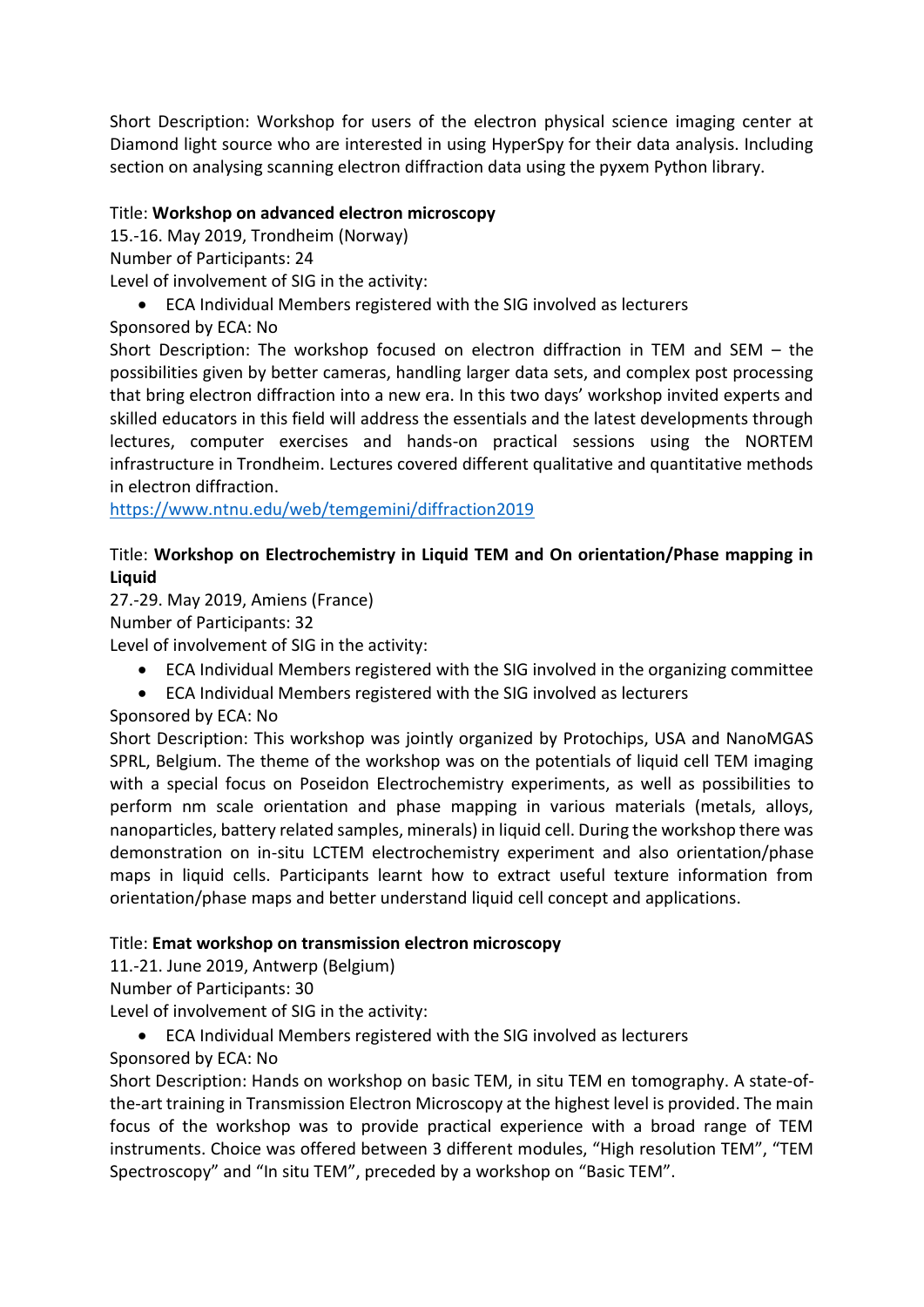### <http://ematworkshop.uantwerpen.be/>

#### Title: **Novel accelerators for electron diffraction**

17. June 2019, Villingen (Swiss) Number of Participants: 50

Level of involvement of SIG in the activity:

- ECA Individual Members registered with the SIG involved in the organizing committee
- ECA Individual Members registered with the SIG involved as lecturers

### Sponsored by ECA: No

Short Description: Understanding how matter creates life requires observing living cells with atomic detail. One possibility that has received significant attention in recent years is to observe the scattering of electrons on the molecules.

The goal of this workshop is to evaluate the requirements on the electron source for these experiments. We then want to assess whether novel methods to generate and to accelerate the electron beam can significantly advance this method beyond our present capabilities.

This workshop is organized by the divisions for biology as well as large research facilities of PSI, in collaboration with Advanced Accelerator Technologies.

<https://indico.psi.ch/event/7413/>

### **9. Future/Programmed Activities.**

#### Title: **Data Analysis in Materials Science @ Microscopy & Microanalysis**

4. August 2019, Portland (Oregon, USA)

Number of Participants: 30

Level of involvement of SIG in the activity:

ECA Individual Members registered with the SIG involved as lecturers

Sponsored by ECA: No

Short Description: Pre-meeting workshop at the Microscopy & Microanalysis conference of the Microscopy Society of America. Including section on analysing scanning electron diffraction data using the pyxem Python library.

#### Title**: European Crystallographic Computing Forum @ ECM32**

14.-17. August 2019, Melk (Austria)

Number of Participants: 30

Level of involvement of SIG in the activity:

ECA Individual Members registered with the SIG involved as lecturers

Sponsored by ECA: No

Short Description: Pre-meeting workshop organized by the European Crystallographic Association's Computing Special Interest Group in advance of ECM32 in Vienna. Including talks and practicals on topics in electron crystallography.

<https://ecm2019.org/satellites/ec-computing-forum/>

#### Title : **Hot topics in contemporary crystallography - HTCC4**

1.-6. October, 2019, Dubrovnik (Croatia).

HTCC4 will be dedicated to structural biology (XFEL – X-ray free-electron laser, Cryo-electron microscopy, NMR in macromolecular structural research, Biomolecular simulations).